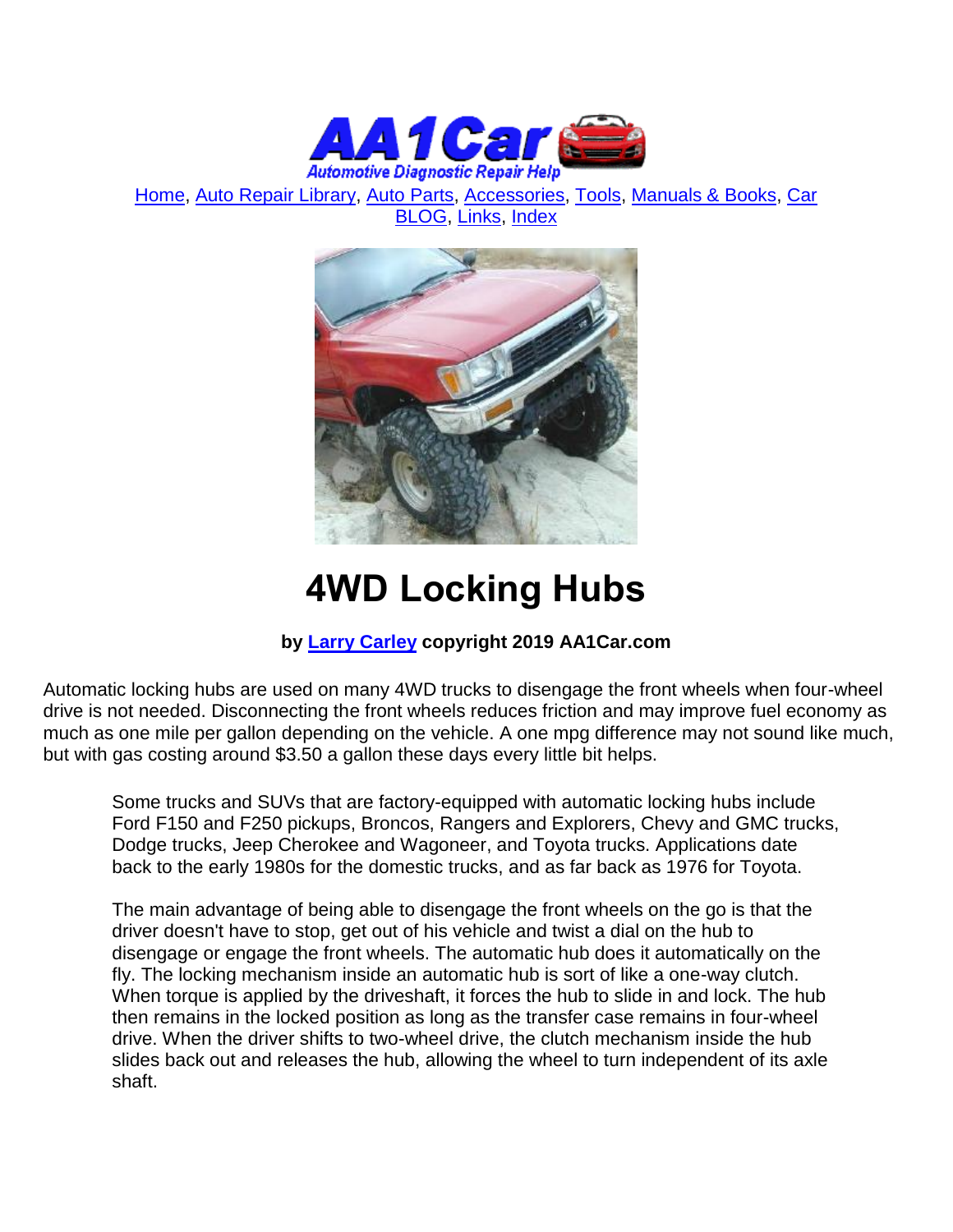There are a number of automatic hub designs, though, and not all are capable of engaging while the vehicle is in motion. Some of the older types require the vehicle to stop and back up a short distance (10 to 15 feet) to engage/disengage the locking mechanism. Some automatic hubs don't engage in reverse, and others use a vacuum diaphragm to engage the hub (or the axle shaft) when switching between two- and fourwheel drive modes.

There are also aftermarket hub conversions for changing manual locking hubs to automatic hubs, or replacing troublesome OEM automatic hubs with heavy-duty manual locking hubs (which is something most serious off-roaders do to improve traction and durability).

On some applications only one side unlocks when in the 2WD mode. With this setup, the hub on the opposite side remains locked and the axle continues to turn with the wheel. But as long as the transfer case remains in the 2WD mode, the front wheels are not driven. When the transfer case is shifted into 4WD, the unlocked hub automatically slides into position and locks the axle so both front wheels become drive wheels.

Some automatic hubs, like the "Selectro" automatic hubs on Jeeps with 6 bolt lock-outs, have an "auto" and "lock" position on the dial. This allows the hub to engage as needed or to remain in the locked position all the time.

If a vehicle has been equipped with a locking front differential (such as a Detroit Locker), some type of manual or automatic locking hub is usually required. A locked differential is great for serious off-roading because it keeps both front wheels turning regardless of traction. But it can make a vehicle difficult to handle or steer when driving on dry or wet pavement, or even in snow, loose dirt or sand. Unlocking one or both hubs allows the front wheels to turn at different rates for easier steering and turning when maximum traction isn't needed.

## **LOCKING HUB PROBLEMS**

Automatic hubs can be troublesome. The most common problem is the hub won't engage. Mud, rust or worn parts inside the hub can prevent the mechanism from sliding in and locking the hub. You may not notice anything is wrong until you finds yourself stuck axle deep in mud and realize the front wheels aren't doing anything. Or, you may hear some grinding noises when you shift to four-wheel drive and may think something is wrong with the transfer case or front differential.

For the same reasons that prevent the hub from engaging, a hub may also fail to release. Anything that binds the internal mechanism can prevent it from sliding and releasing. The most noticeable symptoms may be an increase in fuel consumption, drivetrain noise on the highway and/or increased front tire wear.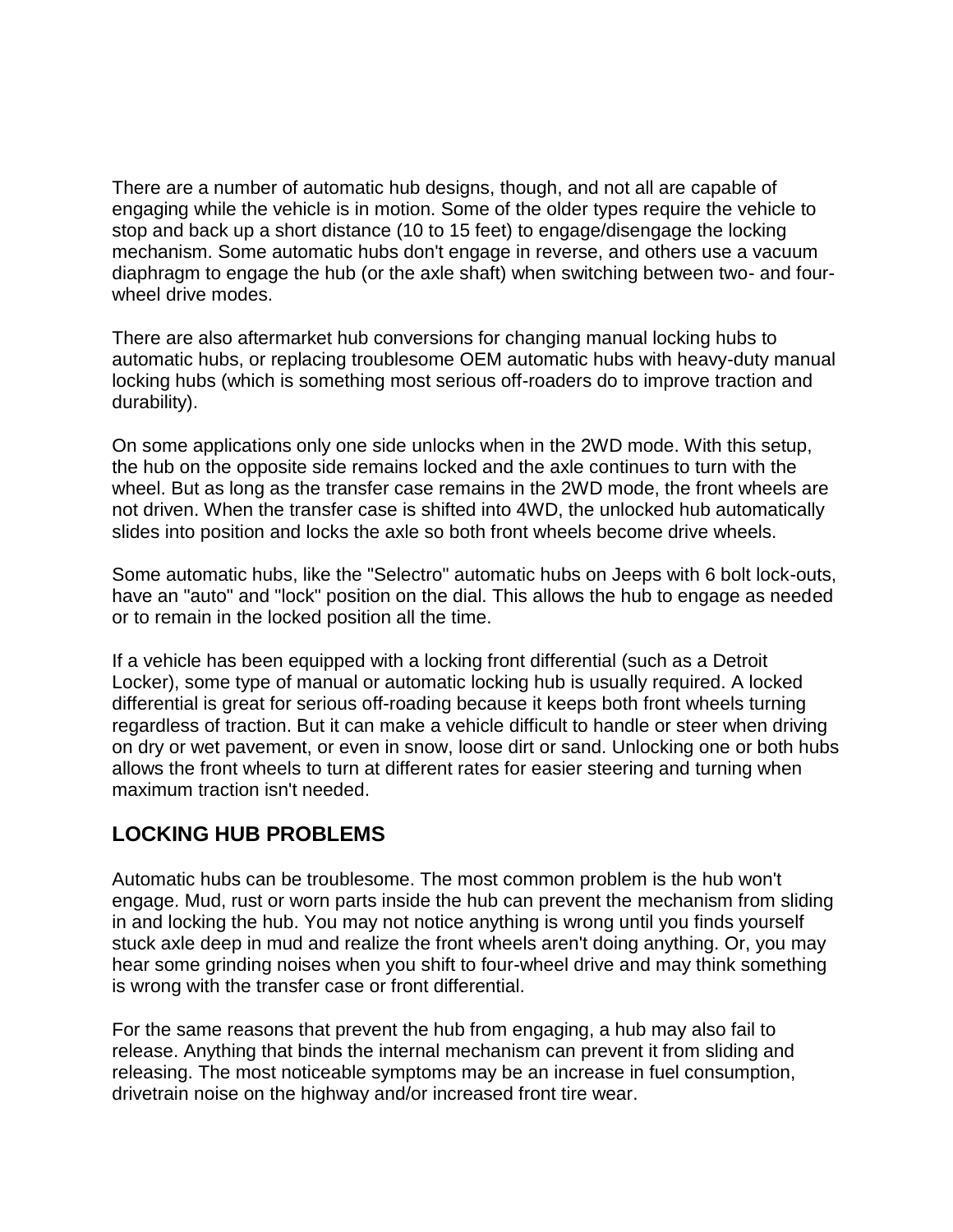# **LOCKING HUB DIAGNOSIS**

Diagnosing an automatic hub problem may require test driving your vehicle, or raising a front wheel to see if the hub is engaging and disengaging properly. Put the transmission in park, set the parking brake and raise the chassis so one of the front wheels is off the ground while the other is still on the ground. When the transfer case is in two-wheel drive, the hubs should be released allowing the wheels to turn freely when spun by hand. If the axle shaft turns when you spin the wheel, it means the hub has not disengaged.

To check engagement, rotate the axle shaft backwards. This should lock the hub. Try turning the wheel by hand again. The axle shaft should now turn with the wheel if the hub is locked. If the hub fails to lock, the hub will have to be disassembled and inspected or replaced.

To check release, hold the axle shaft steady and rotate the wheel backwards. You should hear a click as the locking mechanism slides back out and disengages the hub. Rotate the wheel forward again and it should turn freely.

Another way to check the hubs is to raise the vehicle on a frame contact lift so all four wheels are off the ground. Then start the engine and place the transfer case in fourwheel drive and the transmission in drive. If the front wheels don't turn, look at the front axle shafts. If both shafts are turning, but one wheel is not, the problem is a bad hub on the wheel that isn't turning. If the front driveshafts are not turning when the transfer case is in four-wheel drive, the problem is inside the differential (broken side gears) or the transfer case (broken chain, shift linkage, etc.). If the driveshaft between the transfer case and differential is turning, the problem is in the differential. If the driveshaft is not turning, the vehicle is going to need repairs to the transfer case.

# **4WD HUB MAINTENANCE**

Refer to the vehicle owners manual for recommended hub maintenance. For normal driving, the hubs should be cleaned, inspected and lubricated every 2 years or 24,000 to 30,000 miles. For off-road use or driving in hub-deep mud or water, more frequent maintenance is usually reduce the risk of hub trouble.

To service the hub, some disassembly is required. The outer hub cover is usually attached to the hub with five or six Torx screws or a snap ring. Once the cover has been removed, you can loosen and remove the rest of the clips and/or fasteners that attach the hub assembly to the wheel hub. Disassembly and reassembly procedures will vary from one hub design to another, so refer to the OEM service information for the particulars. If you don't have a manual or online service information, disassemble one hub at a time. That way if you can't remember how the parts came apart, you can always refer to the other hub as a guide.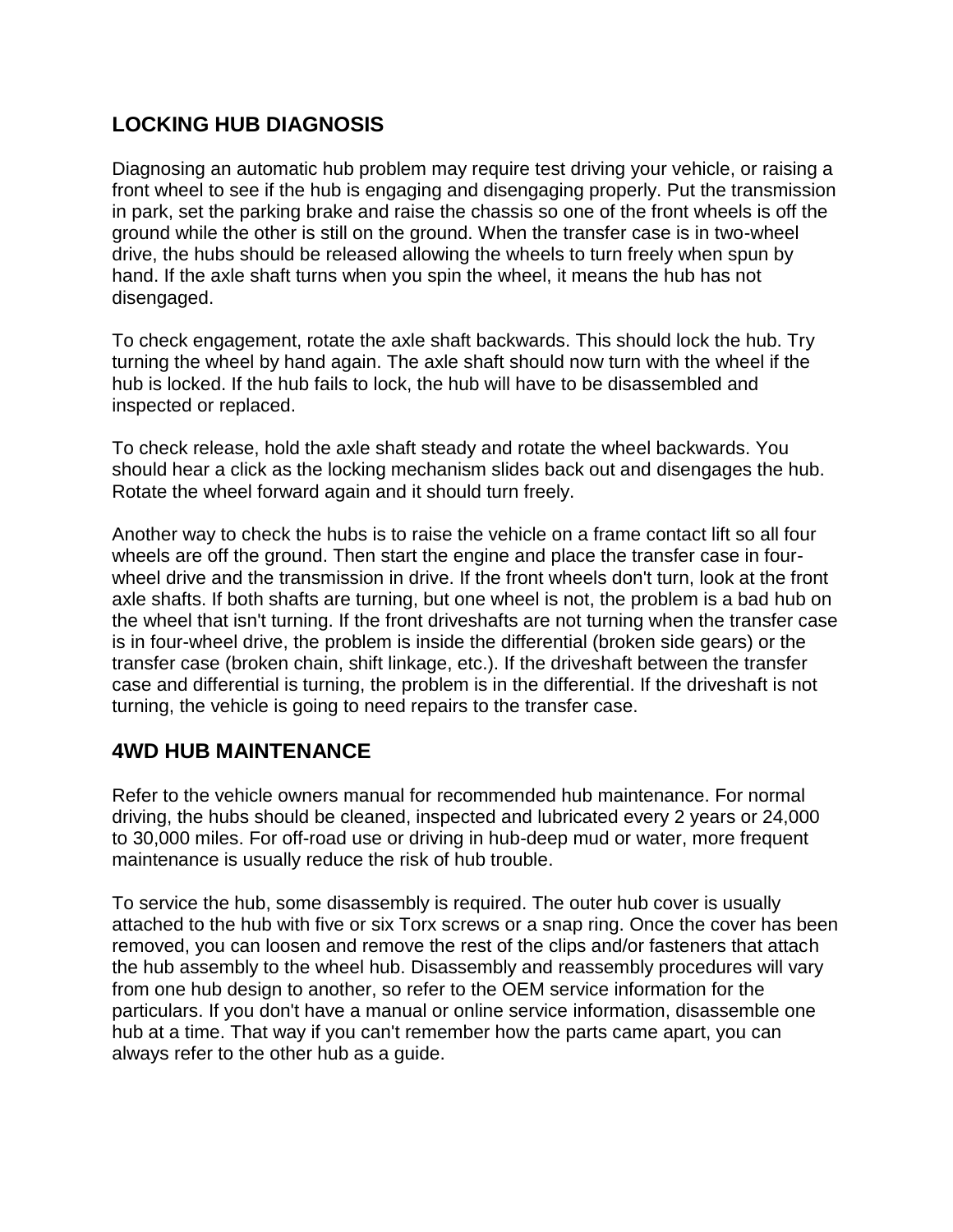

#### **TIPS ON FORD 4WD LOCKING HUBS**

The following information is from Ford service article 95-5-18 and covers the automatic locking hubs on 1983-90 Bronco II, 1983-95 Ford Ranger and 1991-94 Explorer.

Ford says that the automatic locking hubs on these vehicles have an O-ring seal between the hublock and wheel hub to prevent contamination. When the hublock is removed, the 0-ring seal should be checked for damage. If contamination is found in the wheel end, the source of the contamination may be the hublock seal, the wheel bearing seals or the axle spindle seals.

Hub problems may be indicated if a buzzing noise is heard in two-wheel mode shortly after operating in four-wheel drive. This may occur if one of the hublocks fails to disengage. As the vehicle moves forward, the hub that failed to disengage will rotate its axle shaft through the differential and attempt to rotate the other axle shaft in the opposite direction. This is called differential motoring torque. As one axle shaft attempts to turn the other axle shaft through the differential, that shaft's hublock will attempt to engage causing a ratcheting or buzzing noise. (Note: this same kind of noise may also occur if the front differential contains the wrong lubricant. Ford specifies 56 oz. of F1TZ-19580-A or equivalent gear oil.) If the hubs are noisy or are failing to disengage, Ford recommends replacing BOTH locking hubs.

If you hear a popping or banging noise while driving in four-wheel drive, one or both hubs may be slipping or broken.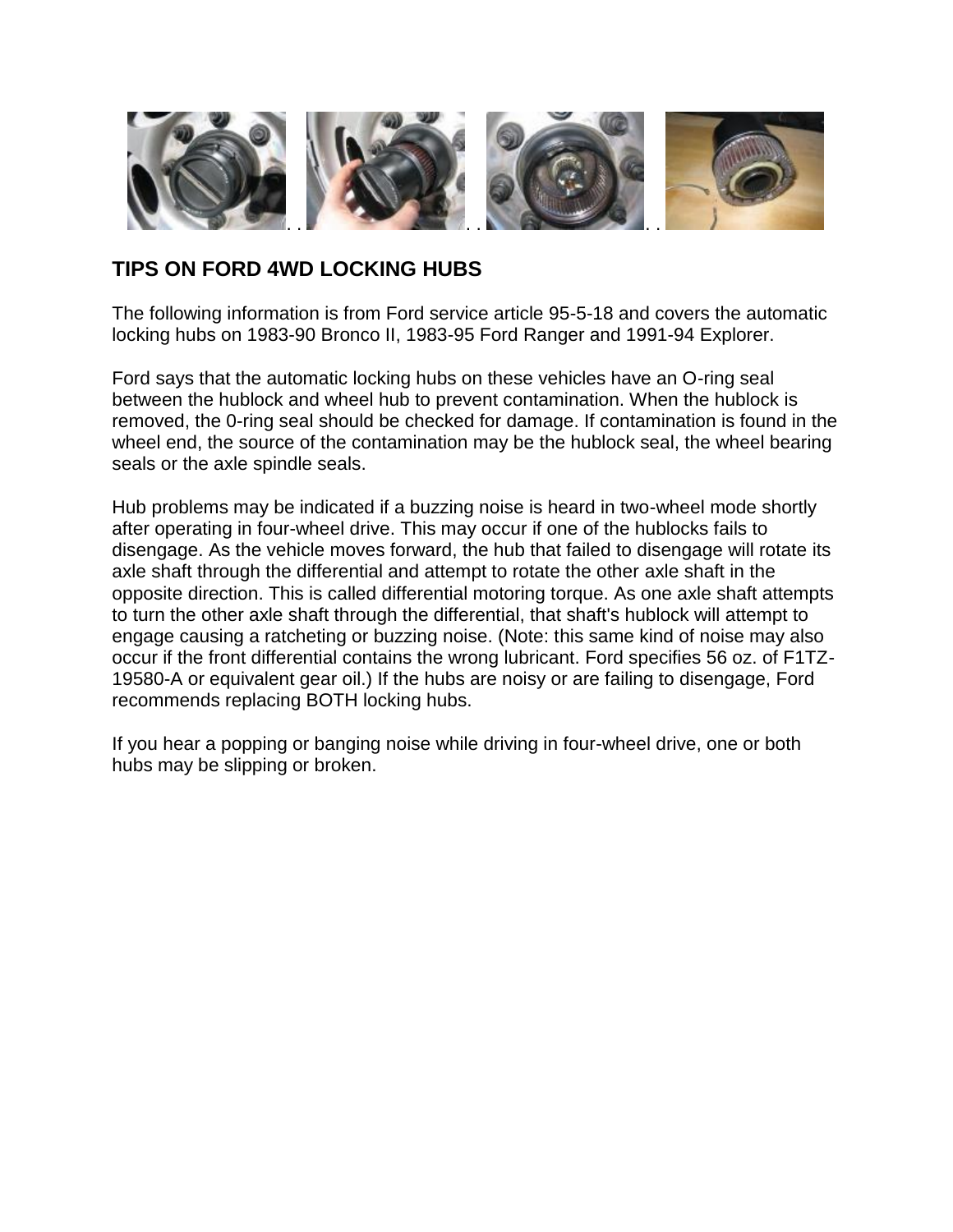

Ford used Warn Automatic Hublocks Model M350 on Bronco II and Ranger with the Dana 28 Axle from 1983-90 (through build date 10/4/89). Warn Automatic Hublocks Models M350A and M350B were used on the Dana 35 Axle in Bronco II, Explorer and Ranger for 1990-93 (begin build date 10/5/89). Starting with model year 1994, Ford switched to Warn Automatic Hublock Model M350C on Dana 35 Axle in the Explorer and Ranger.

The Model M350 hublocks are black while the Model M350A, M350B and M350C are white/silver in color. The Model M350 can only be replaced by Model M350 service parts. The M350C service kits should be used as replacements for M350A hublocks (released 10/89 as model year 1990 running change), M350B hublocks (released 4/92 as model year 1992 late running change), and M350C hublocks (released 8/93 as model year 1994 Job 1 change).

When automatic hublock servicing is required for any Ranger, Explorer, or Bronco II built from 10/89 through model year 1993, it is advised that both hublocks be replaced.

Ford also says that if an M350A or M350B hublock requires servicing, all the hublock components must be removed and replaced with service kit F3TZ-3B396-B, which is essentially the same service kit for the M350C hublock. The cam assembly of the M350A or M35OB should NOT be used with an M350C automatic hublock body, nor should an M350A or M350B hublock body be used with an M350C cam assembly.

## **FORD 4WD HUBLOCK REPLACEMENT PROCEDURES**

Here's the bad news. If you have automatic locking hubs on an older Ford pickup truck, and they need to be replaced, you can't get them anymore. The automatic hubs are out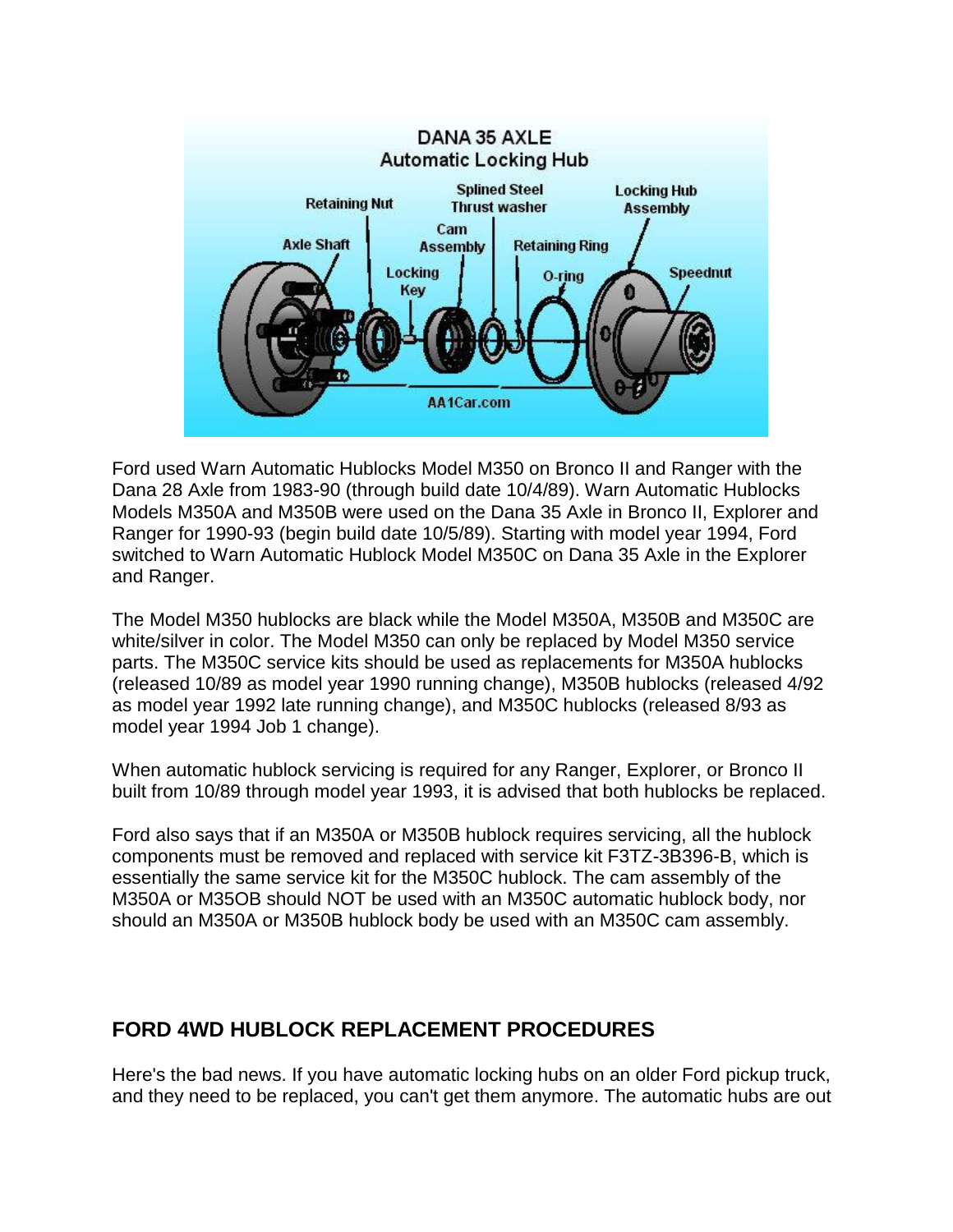of production. Ford discontinued them long ago, and nobody in the aftermarket apparently makes a automatic replacement hub for these applications. So if your automatic hubs are bad, your only repair option is to convert to manual locking hubs (unless you are very lucky and can find a good used set of hubs in a junkyard).

1. Remove old hublock; remove key from bearing retainer nut and then remove nut.

2. If replacing a manual hublock with an automatic hublock, also remove the three-piece wheel bearing nut assembly.

3. Remove the new wheel bearing retaining nut from the cam assembly and install on the threaded spindle.

4. Using Hex Locknut Wrench (T70T-4252-B), torque the wheel bearing retainer nut to 47 N-m (35 lb.ft.) while rotating the wheel assembly. Back nut off 1/4 turn and retighten to 1.8 N-m (16 lb.in.) of torque.

5. Align the scallop of the wheel bearing retaining nut with the center of the spindle keyway by advancing the nut clockwise.

6. Install the retaining key into the spindle keyway. With the garter spring inboard, align the key on the cam assembly with the keyway on the spindle.

7. Firmly press the cam assembly on the wheel bearing retaining nut.

Caution: Do NOT pack the hub with grease. Too much grease will cause improper hublock operation and may damage the hub assembly.

8. For Ranger and Bronco II, model years 1983-90 (through build date 10/4/89), using the DANA 28 Axle, install the thrust washer set onto the axle:

- a. First, the plain steel washer.
- b. Second, the needle bearing.
- c. Last, the spline washer.

9. For model years 1990-94 (begin build date 10/5/89), DANA 35 Axle, install the onepiece spline washer. Install the "C" clip into the axle groove. It may be necessary to push the axle outboard from the inboard side of the knuckle.

10. For 1995 Ranger, install the thrust washer onto the axle:

a. First, the plain steel thrust washer.

b. Second, the plastic unsplined thrust washer.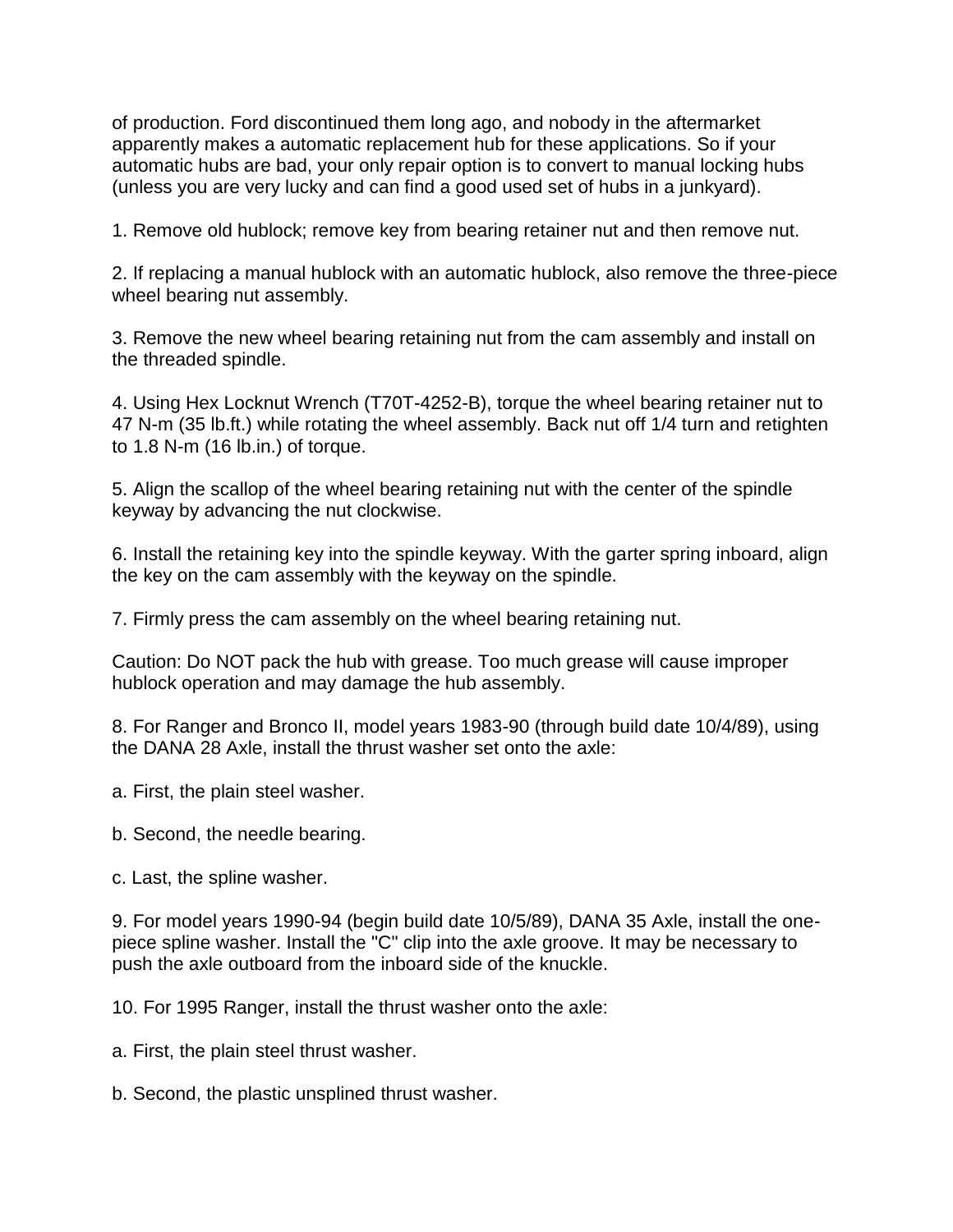c. Last, the steel spline thrust washer.

Caution: Make sure the retaining ring or "C" clip is seated properly in the axle groove for steps 8, 9 and 10.

11. Make sure the 0-ring seal on the flange face of the hublock body is not damaged and is properly positioned in its groove.

12. Install the hublock body assembly into the vehicle hub and rotor assembly. The hub may have to be rotated to line up the three (3) prongs of the cam follower (found internally to the hublock) with the cam assembly.

13. Install retainer flat nuts on wheel studs.

Note: Do NOT force the hublock assembly. If the body assembly will not fit, recheck the alignment of all the components.

14. Install speednuts on wheel lugs to retain the hublock.

15. Then install the wheel and torque the lug nuts to 136 N-m (100 LB.FT.).

# **Extending the Life of Ford Super Duty Wheel Hubs**

When servicing the front hub assembly on 1999 to 2004 4x4 Ford Super Duty Trucks, you can add a little insurance with a small amount of lubricant.



The hub assemblies used on these vehicles have a needle bearing pressed into the ID of the hub assembly that supports the axle shaft. This needle bearing can become contaminated during operation and damage the axle shaft if not serviced correctly. This needle bearing needs to be lubricated with additional NLGI Grade 2 wheel bearing grease whenever the hub assembly is replaced or removed for service. You can simply